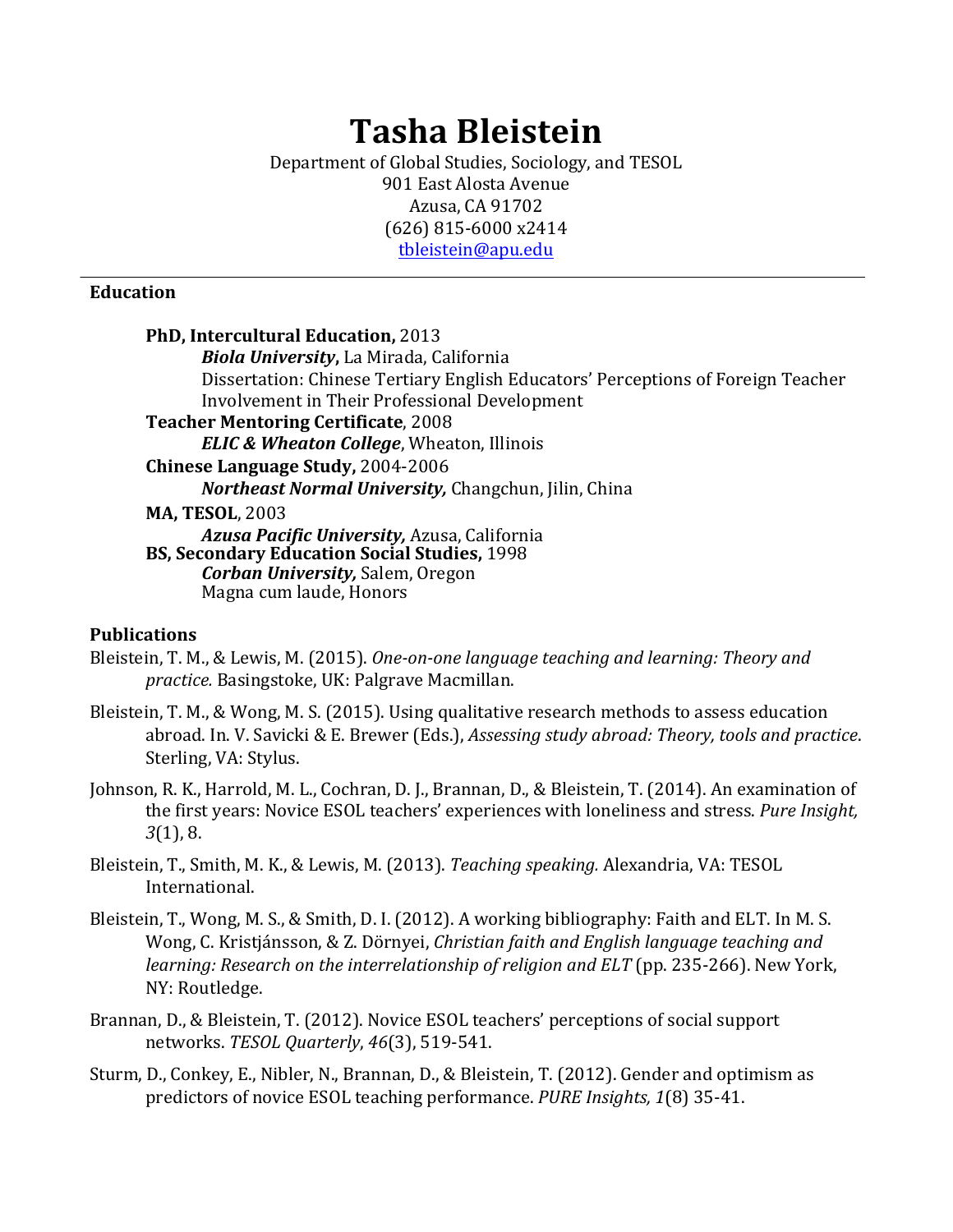- Bleistein, T., & Tao, R. (2011). Cooperating across cultures: Professional development in a Chinese minority region. In A. Cohan & A. Hongisfield (Eds.), *Breaking the mold of preservice and inservice teacher education: Innovative and successful practices for the Twenty-first Century* (pp. 249-257). Lanham, MD: Rowan and Littlefield Education.
- Tao, R., & Bleistein, T. (2010). Intercultural professional development in a Chinese minority region. The Teacher Trainer Journal, 24(1), 22-24.

#### **Presentations**

- Bleistein, T. M., & Hirashiki, J. (2016, April 6). Manageable technology for the teacher educators. Presentation at TESOL International Association (TESOL) Convention. Baltimore, MD.
- Smith, M. K., & Bleistein, T. M. (2016, April 7). Cracking the glass ceiling: Outside mentors with insider teachers. Presentation at TESOL International Association (TESOL) Convention. Baltimore, MD.
- Kleier, A., & Bleistein, T. M. (2015, November 14). Being present in the online classroom: Principles and tips for authentic connection in online learning. Presentation at CA TESOL 2015. Anaheim, CA.
- Bleistein, T. M., & Molina, M. (2015, March 26). *Fresh approaches to English tutoring.* Presentation at TESOL International Association (TESOL) Convention. Toronto, Canada.
- Bleistein, T. M., & Metry, M. (2015, April 10). *Re-imagining program-level faith integration for language teacher preparation.* Presentation at the North American Christian Foreign Language Association Conference (NACFLA), La Mirada, CA.
- Bleistein, T. (2014). *Cultivating an attitude of service among MA TESOL students.* Christians in English Language Teachers Conference. Portland, OR.
- Wong, M. S., & Bleistein, T. (2014). *Collaboration of local and foreign English teachers in Hong Kong and China: Tensions and contradictions.* American Association of Applied Linguistics (AAAL). Portland, OR.
- Garcia, I., Bleistein, T., & Fang, E. (2013). *United for success: Community health ESL classes*. Los Angeles, CA: CA TESOL Regional Conference.
- Wong, M. S., & Bleistein, T. (2013). *Native and nonnative teacher collaboration in Hong Kong and China*. Thai TESOL**,** Khon Kaen, Thailand.
- Bleistein, T., Robison, R., & Wong, M. S. (2012). *Faith integration in a Christian graduate TESOL program: Lessons learned*. CELT Conference. Philadelphia, PA.
- Conkey, E., Nibler, N., Sturm, D., Brannan, D., & Bleistein, T. (2012) *Gender and Optimism's Influence on Perceived ESOL Teaching Performance*. A poster presented at Western Psychological Association. San Francisco, CA.
- Nibler, N., Conkey, E., Sturm, D., Brannan, D., & Bleistein, T. (2012) *Gender and Optimism's Influence on Perceived ESOL Teaching Performance*. A symposium presented at the Oregon Academy of Sciences. Portland, OR.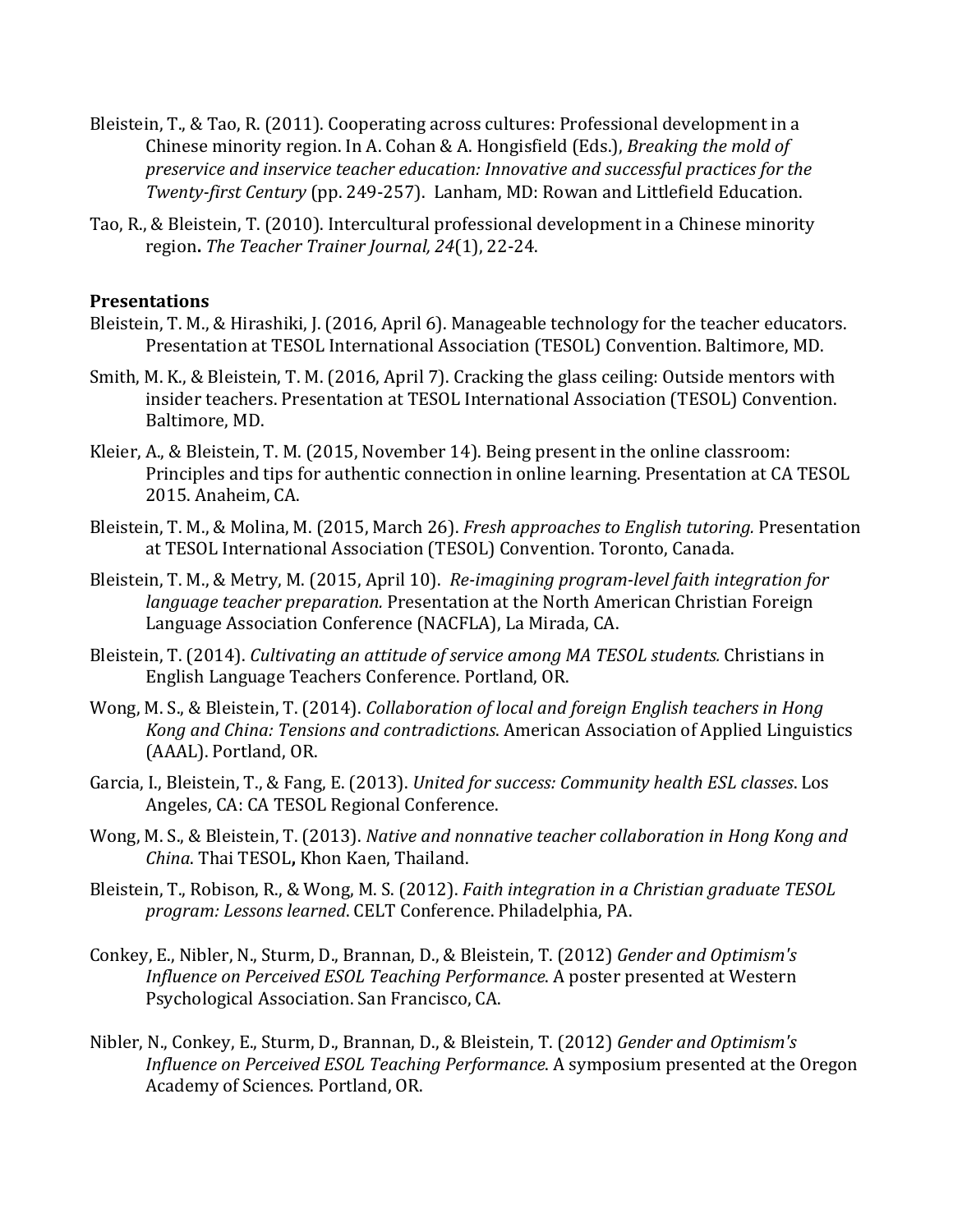- Wong, M. S., Bleistein, T., Metry, M., & Fang, E. (2012). *Recommendations for language education in an emerging English-medium Christian university in Iraqi Kurdistan.* Panel presentation at NACFLA, Santa Barbara, CA.
- Wong, M. S., Robison, R., & Bleistein, T. (2012). *Drawing from our strengths: Collaborating* nonnative/native graduate students and colleagues. Presentation at TESOL Convention, Philadelphia, PA.
- Novara, L., Bleistein, T., & Hoosier, J. (2011). *Oh the places we've taught: Transitioning "home" as a* professional. 45<sup>th</sup> Annual TESOL Convention, New Orleans, LA.
- Bleistein, T., & Tao, R. (2010). *Collaborative cross-cultural professional development*. TESOL Convention, Boston, MA.
- Bleistein, T., & Strohm, J. (2010). *Outsiders in a land of in-groups: Intercultural competence in China. TESOL Convention, Boston, MA.*
- Bleistein, T., & Watson, B. (2009). *Language course design*. ELIC Annual Conference, Chiangmai, Thailand.
- Tao, R., & Bleistein, T. (2008). *Teacher support groups as means of cooperation between NESTs* and Non-NESTs. Annual IATEFL China Conference, Tonghua, Jilin.

Bleistein, T., & Watson, B. (2006). *Language course design*. ELIC Training, Beijing, China.

#### **Teaching Experience**

**Azusa Pacific University MA TESOL Program Associate Professor, August 2016-Present Azusa Pacific University, Azusa, California Online MA TESOL Program Director, August 2012-Present Associate Professor, August 2016-Present Assistant Professor, August 2012-July 2016 MA TESOL Lecturer**, 2008-2012 **Courses:** Language Program Design, Second Language Pedagogy I (Speaking and listening focus), Second Language Pedagogy II (Reading and writing focus), Reflective Teaching, TESOL Portfolio, Second Language Acquisition, Sociolinguistics, Christianity and Critical Perspectives 

- **Chinese University Professor Study Experience Instructor, Summer 2011 George Fox University, Newberg, Oregon**
- **ESL Instructor, September 2010-August 2011 Portland Community College, Portland, Oregon Courses:** Integrated Skills, Reading, and Communication (Listening/Speaking)
- **ESL Instructor, September 2009-May 2010 Chemeketa Community College,** Woodburn, Oregon **Courses:** Listening, Speaking, & English Now
- **EFL Instructor and Mentor, August 2006–June 2009**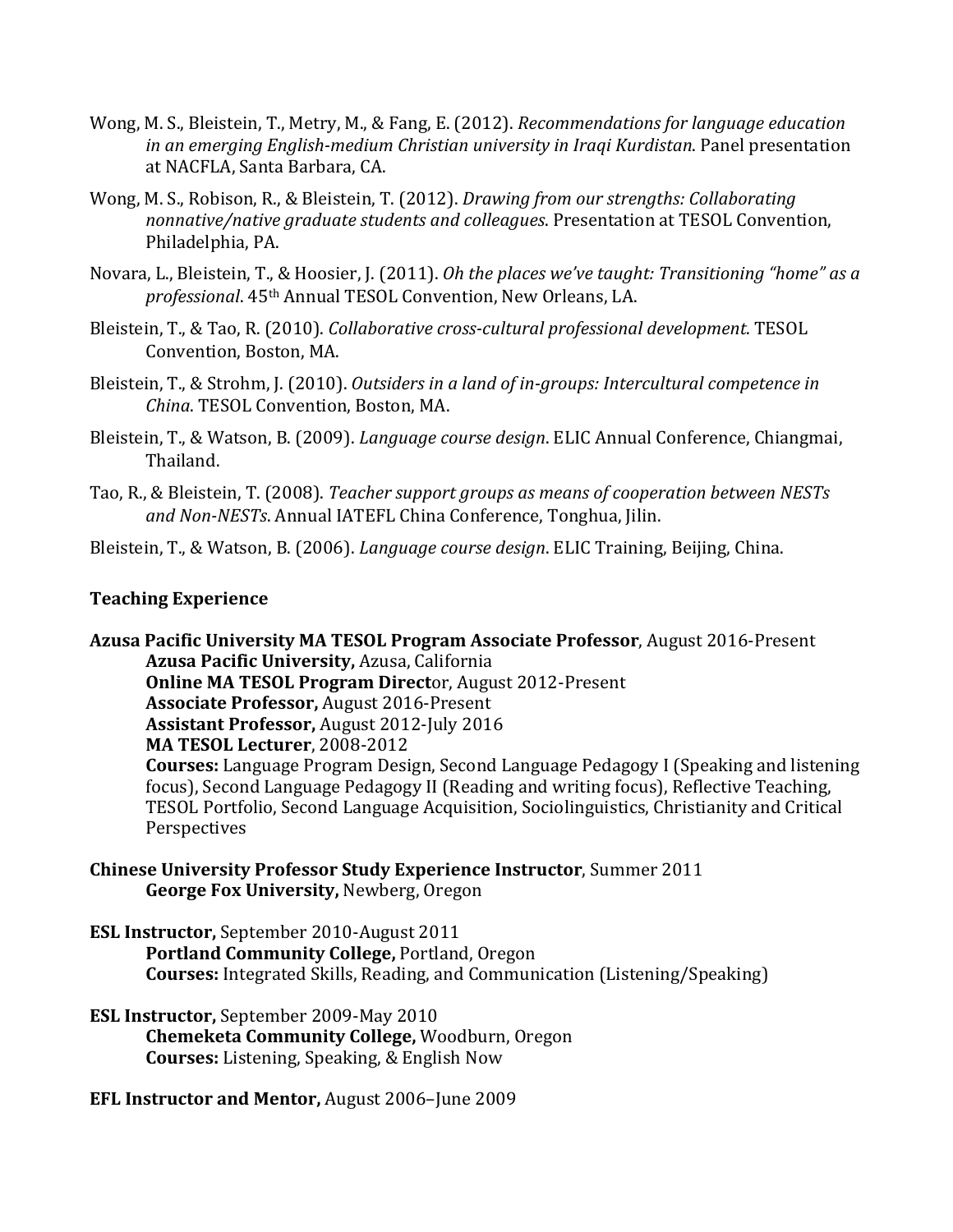*Ningxia University*, Yinchuan, China

*English Language Institute,* China

**Courses:** Oral English, European Culture, Western Culture, Intercultural Communication, Adult English Study Abroad Preparation, Elementary Teacher Education Training Course, Newspaper Reading, and Graduate English Writing and Pronunciation

# **Regional Personnel Advisor and Instructor, August 2003–June 2004**

*Wuhan University*, Wuhan, China

*English Language Institute,* China

**Courses and Responsibilities:** Comprehensive English for Wuhan University professors and supervised 33 American English teachers in China and liaised with eight Chinese universities

**EFL Instructor, August 2001–June 2003** 

**Guyuan Teachers College, Guyuan, China** *English Language Institute*, China Courses: Culture, Writing, and Oral English

# **EFL Instructor, August 2000-June 2001**

**Henan Foreign Trade School,** Zhengzhou, China *English Language Institute*, China **Courses:** Business English and Oral English

# **Social Sciences Instructor**, August 1998-June 2000 **International School, Tegucigalpa, Honduras Courses:** Philosophy, U.S. Government, Sociology, Psychology, Geography, World History

## **Professional Activity**

## **Reviewer**

• TESOL Convention Proposal Reviewer, 2009-present

# **University Service**

- IRB Alternate Member, 2016-2017
- Program Review Committee, Chair, 2014-2016
- Program Review Committee, Member, 2013-2014
- Internationalization Task Force, 2012-2013

## **Grants, Awards, and Certifications**

- Proliteracy English as a Second Language Tutor Training Curriculum Developer, 2016-2017
- Scholar-Teacher, Azusa Pacific University (course release for research), 2015
- Scholar-Teacher, Azusa Pacific University (course release for research), 2014
- Emerging Scholar Award, Azusa Pacific University, 2013